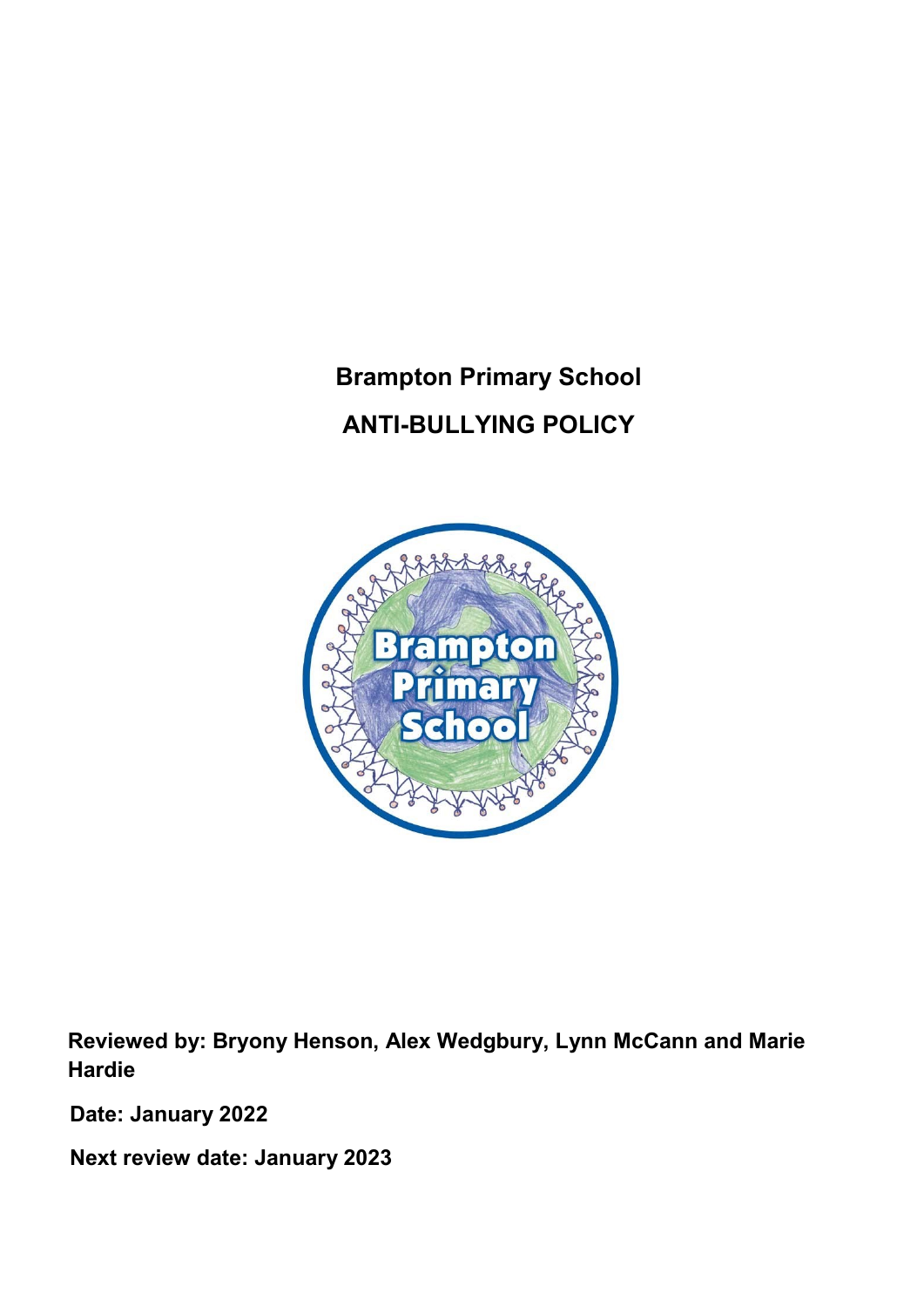This policy has been developed to ensure the school complies with the legal duties under the Education Equality Act 2010, in respect of safeguarding and pupils with special educational needs (SEN). It directly links with our behaviour and safeguarding policies, as well as Keeping children safe in education 2021.

# Vision

We want Brampton Primary School to be an exceptional and inspirational community where children and adults care about and respect each other, laugh, learn, have fun and achieve. It should be a place where every adult member of the school community (staff, governors and parents) has uncompromising aspirations for every child in our school, so that they are successful - academically, socially and personally from whatever their starting point.

#### Statement of Intent

We are committed to providing a caring, friendly and safe environment for all pupils and staff at Brampton Primary School (teaching and non-teaching). We want to promote, among pupils, self-discipline and proper regard for authority, while encouraging good behaviour and respect for others. Bullying of any kind is unacceptable at this school. If bullying does occur, all pupils and members of staff should be able to tell someone and know that the issue will be dealt with promptly and effectively. Children at Brampton Primary School are taught explicitly about bullying:

- 1. How to recognise bullying
- 2. How to tackle bullying
- 3. How to get help

This policy is also designed to act in accordance with the anti-discrimination law, ensuring that all stakeholders prevent discrimination, harassment and victimisation within the school

# Aims and Objectives

- This policy is designed to empower the children to recognise bullying and to have the skills necessary to ensure it is stopped.
- All governors, teaching and non-teaching staff, pupils and parents should have an understanding of what bullying is.
- All pupils and parents should be able to understand the school policy on bullying and what to do if bullying arises
- All governors and staff (teaching and non-teaching) should be able to understand the school policy on bullying and follow it when bullying is reported.
- All pupils and parent should know that they will be supported when bullying is reported.
- All stakeholders should understand that bullying of any kind will not be tolerated.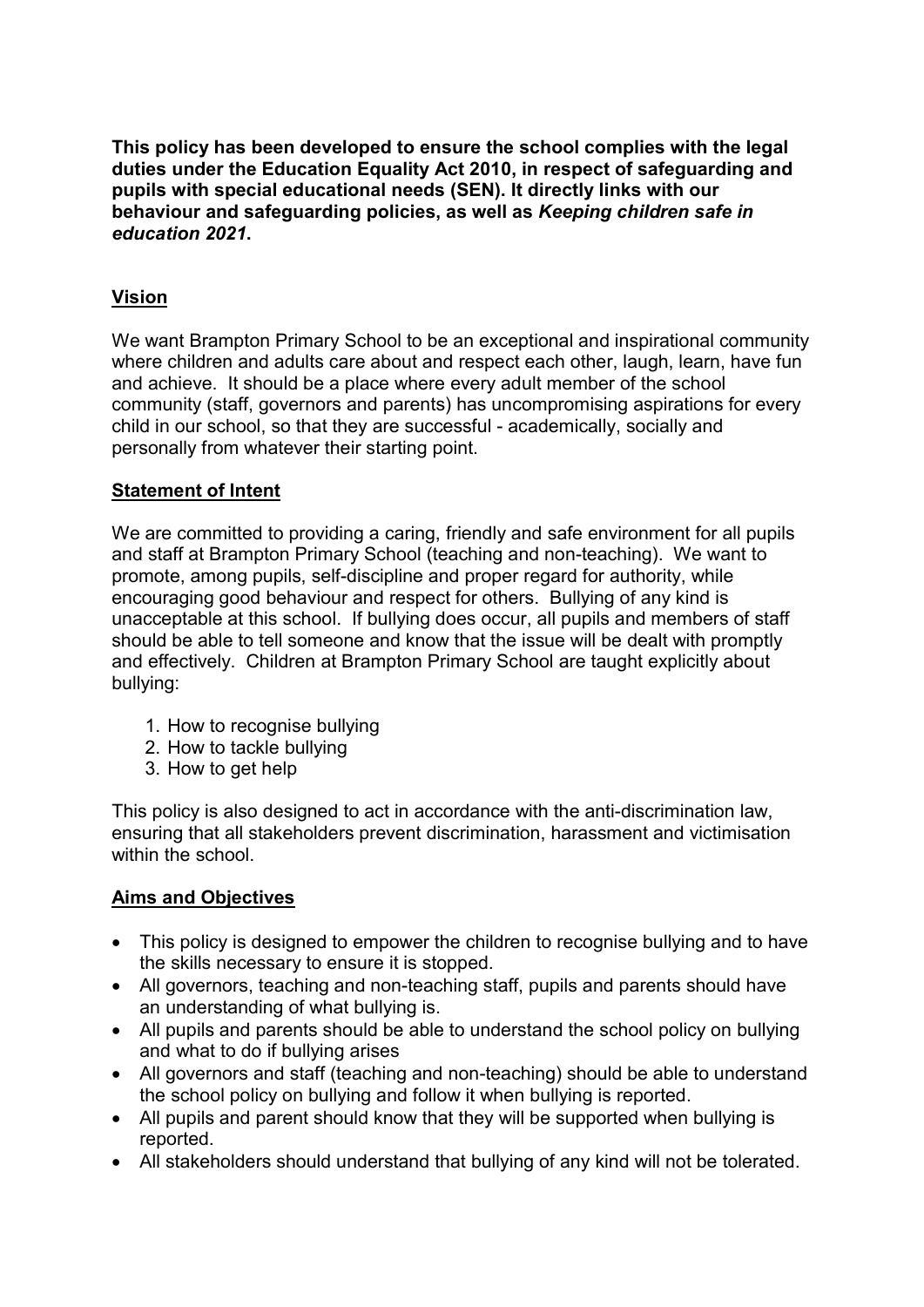All members of staff, both teaching and support staff, have a responsibility to pass on all reported incidents of bullying and witnessed incidents, which may involve bullying. Such incidents should be reported to a senior member of staff and recorded on SafeGuard.

# Definition of Bullying

Bullying is defined by the Department for Education (2017) as "behaviour by an individual or group, repeated over time, that intentionally hurts another individual or group either physically or emotionally."

Bullying is hurtful, purposeful and repeated behaviour.

- HURTFUL: someone does or says something that causes you pain emotionally, physically or mentally; you feel threatened or unsafe because of someone's actions.
- PURPOSEFUL: the behaviour is not accidental, someone is intentionally hurting you.
- REPEATED: the behaviour happens over and over again, even after you have told the person how their behaviour makes you feel; it feels like it will never stop.

# Forms of Bullying

Bullying exists in many forms:

- physical hitting, kicking, taking belongings
- verbal name calling, insulting, making offensive remarks
- indirect spreading nasty stories about someone, exclusion from social groups, being made the subject of malicious rumours, sending malicious emails or text messages
- cyber (online) bullying rumours, teasing, name-calling, harassment, gossiping, lies

#### Prejudice-Based and Discriminatory Bullying

Prejudice-based and discriminatory bullying relates to discrimination, prejudice or antagonism directed at an individual or group based on their ethnicity or race. The MacPherson Report (1999) defined racist bullying as "any incident which is perceived to be racist by the victim or any other person". Incidents of racist bullying can include:

- verbal abuse by name calling, racist jokes and offensive mimicry;
- physical threats or attacks;
- wearing of provocative badges or insignia;
- racist leaflets, comics or magazines;
- $\bullet$  inciting others to behave in a racist way;
- racist graffiti or other written insults; and
- refusing to co-operate in work or play.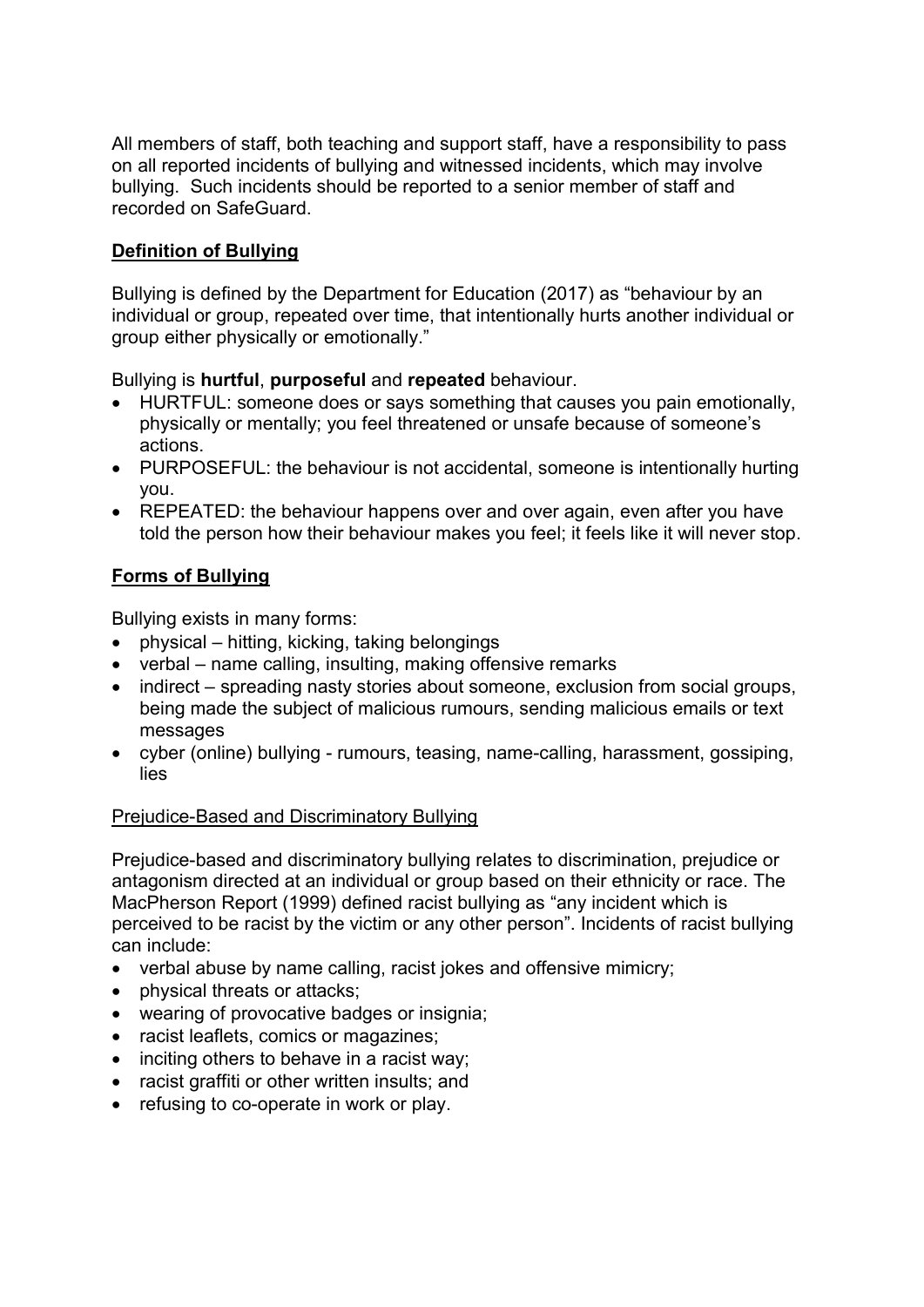#### Cyber (Online) Bullying

Online bullying is when an individual or group of people use the Internet, mobile phones, online games or any other kind of digital technology to threaten, tease, upset or humiliate someone else.

Although online bullying usually happens outside of school, the signs and symptoms are recognisable as the same for children who are being bullied in school. See section on bullying outside school's premises.

#### Peer-on-Peer Abuse

Peer-on-peer abuse relates to children abusing other children, which can happen inside and outside of school. Peer-on-peer abuse can take many forms including through bullying and physical abuse:

bullying (including cyberbullying, prejudice-based and discriminatory bullying)

 physical abuse such as hitting, kicking, shaking, biting, hair pulling, or otherwise causing physical harm (this may include an online element which facilitates, threatens and/or encourages physical abuse)

#### Vulnerable Factors

Any child can be bullied, and although none of these characteristics can excuse it, certain factors can make bullying more likely:

- lacking close friends in school
- being shy
- an over-protective family environment
- being from a different racial or ethnic group to the majority
- being different in some obvious respect e.g. being smaller, bigger or having stammer
- having Special Educational Needs or a disability
- behaving inappropriately, intruding or annoying others
- possessing or not possessing expensive accessories

Individuals subjected to bullying often suffer in silence. They may behave passively or submissively, signalling to others that they would not retaliate if attacked or insulted. Others may behave aggressively, sometimes provoking others to retaliate. Some pupils are both bullies and victims.

There are a number of behaviours, which may indicate that an individual is the victim of bullying, and these should always be investigated by an appropriate adult and discussed with a parent or carer. It is more likely that a pupil will disclose bullying to a family member rather than a member of the school's staff.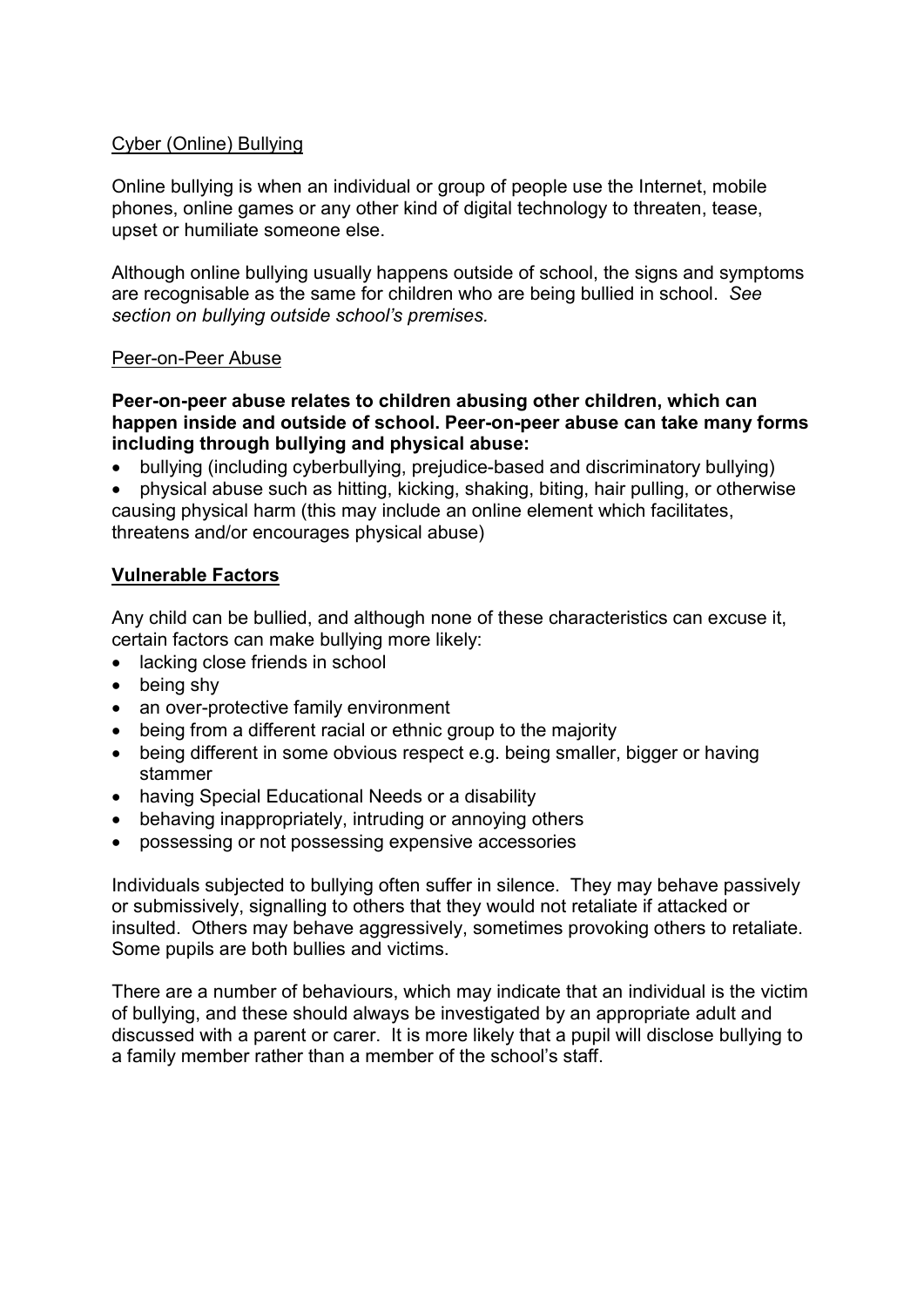### Signs and Symptoms

A child may indicate through words, actions or behaviour that he or she is being bullied. Adults should be aware of these possible signs and that they should investigate if a child:

- is frightened of walking to or from school;
- begs to be driven to school;
- changes their usual routine;
- is unwilling to go to school (school phobic);
- begins truanting;
- becomes withdrawn, anxious or lacks confidence ;
- starts stammering;
- attempts or threatens suicide/running away;
- cries themselves to sleep at night or has nightmares;
- wets the bed;
- $\bullet$  feels ill in the morning;
- begins to do poorly in school work;
- comes home with clothes torn or books damaged;
- has possessions stolen;
- asks for money or starts stealing money (to pay bully);
- has unexplained cuts or bruises;
- comes home hungry (lunch has been stolen);
- becomes aggressive, disruptive or unreasonable;
- is bullying other children or siblings;
- stops eating;
- is frightened to say what is wrong; and
- gives improbable excuses for any of the above.

These signs and behaviours could indicate other problems, but bullying should be considered a possibility and should be investigated.

#### Responding to Bullying

Brampton Primary School has adopted the Power of One approach to responding to bullying and all children are taught about the four steps:

- 1. Decide whether or not you are being bullied. Is the behaviour hurtful, purposeful, and repeated?
- 2. If you are being bullied, tell the bully how you're feeling. Give them the opportunity to understand your feelings and use personal language like "You're hurting my feelings" or "I feel very upset when you do that."
- 3. If the bullying does not stop after you tell them how you feel, tell an adult. The adult can be a parent, teacher or any adult that you feel comfortable and safe with. Tell them what is going on and that you need their help.
- 4. Find out from that adult how they are going to help you.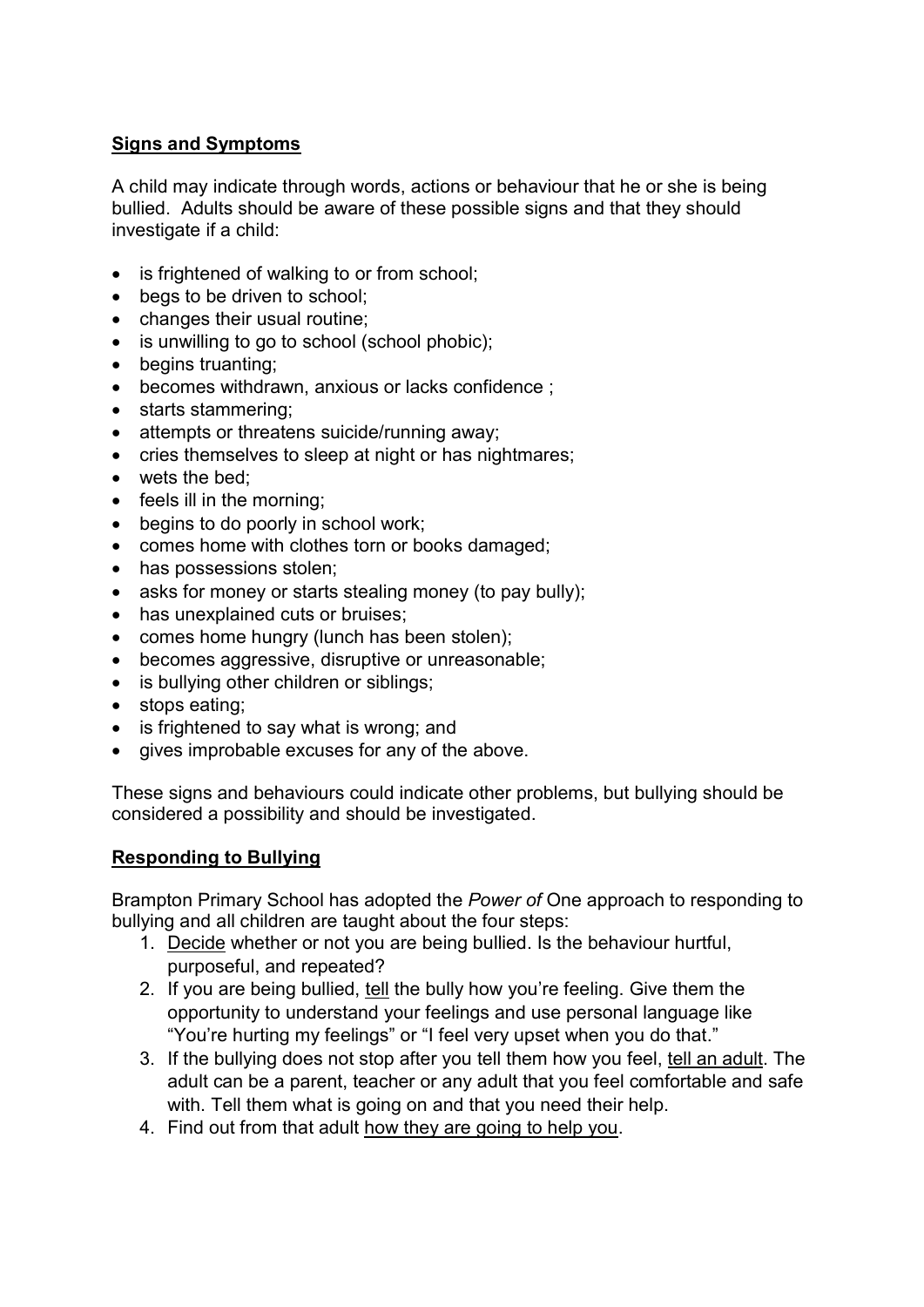Staff are encouraged to support children through the four steps, developing their independence, but also ensuring they feel supported. If, however, the bullying is not able to be resolved, all staff should respond by ensuring the following has been completed:

- Never ignore suspected bullying.
- Do not make premature assumptions.
- The person to whom the report was made should either investigate the incident or report it to someone else to investigate.
- Gather information by speaking separately with all relevant parties.
- Relevant background information, including pupil records should be consulted.
- Listen carefully to all accounts several pupils saying the same does not necessarily mean they are telling the truth – and record all conversations on SafeGuard.
- Follow-up repeatedly, checking bullying has not resumed.
- The individual should be informed of the action that is to be taken immediately to ensure their safety and well-being, and what should be done if they continue to feel anxious or threatened.
- A named adult (most commonly a Learning Mentor) should be identified as the immediate contact for the victim.
- Incidents should be dated and recorded and the action taken should be recorded on SafeGuard.
- The investigator should consider the evidence, reach a conclusion, and discuss the findings with all parties, including relevant staff and parents.
- If appropriate, a peer support group should be established to ensure that the individual no longer feels isolated.
- Consideration will be given to the victim joining a social skills, self-esteem or after school group, if appropriate.
- Sanctions in line with the school's Behaviour for Learning Policy should be applied to anyone found guilty of bullying. A clear message should be given that bullying will not be tolerated, and that repeated bullying behaviour could lead ultimately to exclusion. A record should be kept of the action taken.
- Having applied the sanctions to the bully, the reasons for its occurrence should be investigated. It may be a symptom of a wide variety of problems being experienced by the bully.

# Prevention

We will use various methods for helping children to prevent bullying:

- School rules
- Playground rules
- Signing a behaviour contract
- Writing stories or poems or drawing pictures about bullying
- Reading stories about bullying or having them read to a class or assembly (for example, using SEAL resources in assembly and PSHE books during in-class assembly time
- Role-plays
- Having discussions about anti-bullying and why it matters
- Discussions at school council and in class council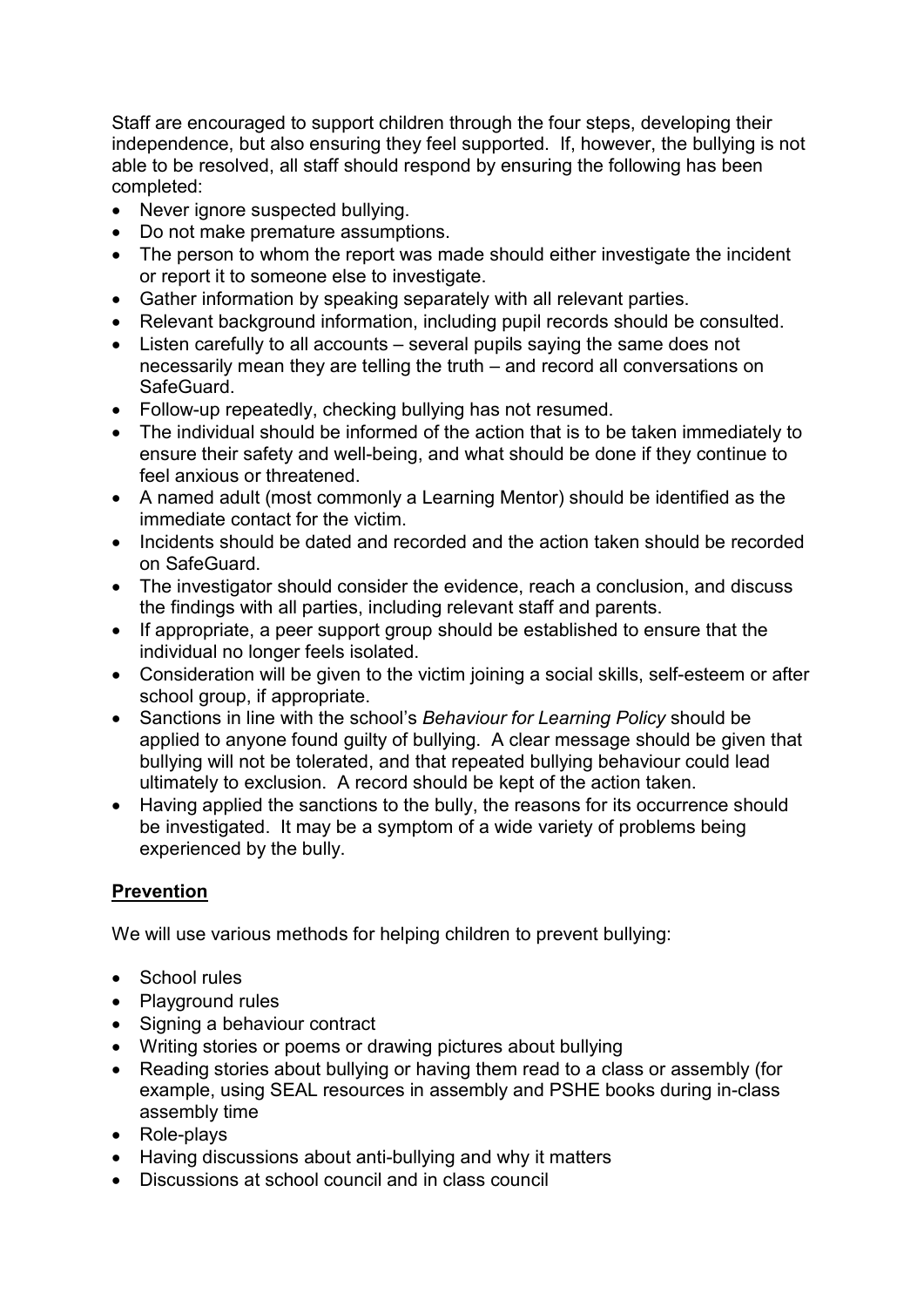- Assemblies
- Newsletters
- PSHE + Citizenship Curriculum
- Training for all staff
- School buddies
- Behaviour for Learning Policy
- Equal Opportunities Policy
- Inclusion Policv
- Learning mentor
- Anti-bullying week

# **Consequences**

The consequences for children who are guilty of bullying are set out in the school's Behaviour for Learning Policy. Staff will always take account of the special educational needs or disabilities that the pupils involved may have.

# Recording and Reporting Bullying

All incidents of bullying, including the actions, sanctions and type of bullying, should be recorded on the perpetrator and victim's SafeGuard file.

In serious cases of bullying, the school may decide to report the incident to the police or social services.

# Bullying Outside the School's Premises

Whilst the school is not directly responsible for bullying off the premises, steps must be taken in order to protect our children. Where a pupil reports that bullying takes place outside of school, a range of steps could be taken:

- Talk to parents.
- Liaise with other schools if it is reported that their pupils are involved in bullying.
- Map safe routes to school and tell pupils about them.
- Talk to pupils about how to avoid or handle bullying outside the school premises.
- Inform the community police (safer neighbourhood team).

# Monitoring

The headteacher, deputy headteachers, assistant headteacher and the child protection and pastoral support manager will monitor incidents of bullying and how they are handled in order to improve our strategies. The headteacher reports to the governing body.

All stakeholders – staff, pupils, parents, families, governors – will be regularly asked to give feedback regarding bullying in the school and how it is dealt with. Data collected will be analysed to form the basis of our policy review process.